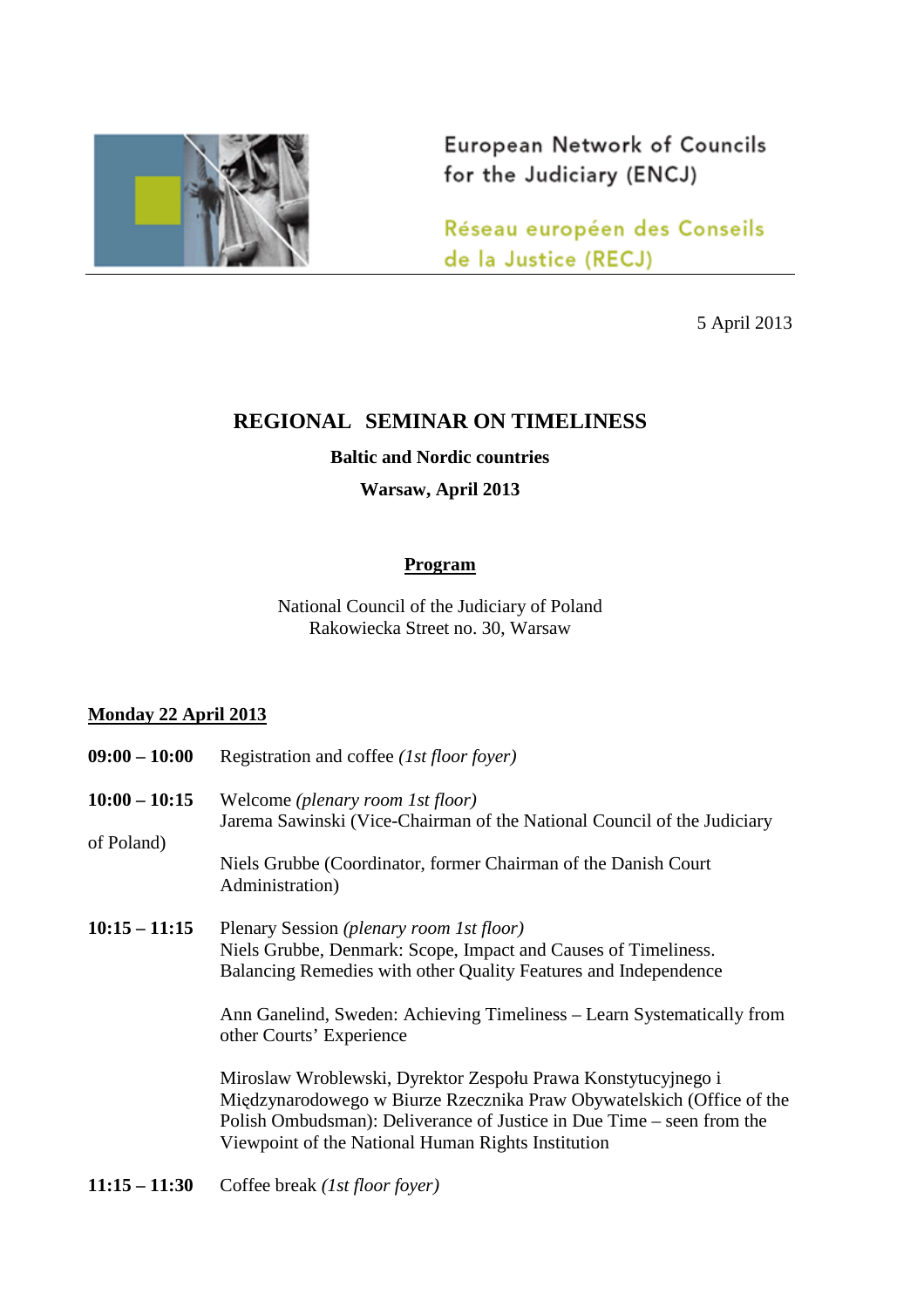## **11:30 – 12:45** Workshops I: Reduction of Caseload

- Judicial dispute prevention
- Alternative dispute resolution
- Amicable settlement
- Extended competence of lower courts limitation of appeal
- Multiparty actions

Groups A – D

For the workshops the participants will be divided into groups, each composed of representatives from the invited stakeholders, Councils for the Judiciary, Court Administrations, judges, advocates, prosecutors, and politicians. Each group will be invited to discuss relevant subjects listed, on basis of more detailed reference papers specifying questions to be addressed.

**12:45 – 13:45** Lunch *(1st floor foyer)*

## **13:45 – 15:30** Workshops II: Capacity Management

- Balancing load and capacity
- Transfer of cases, reallocation of judges, flying brigades
- Retired judges and juridical assistants
- Composition of the tribunal

Groups A – D

- **15:30 15:45** Coffee break *(1st floor foyer)*
- **15:45 17:30** Plenary Session *(plenary room 1st floor)* Debate and Conclusions
- **20:00** Dinner (*Café Zamek, Plac Zamkowy 4)*

## **Tuesday 23 April 2013**

**09:00 – 10:45** Plenary Session *(plenary room 1st floor)* Ivana Borzova, CEPEJ: The Saturn Project Experiences

> Elisabet Michelsen and Søren Stenderup Jensen, Denmark: The Advocates as Stakeholders Cooperating with Courts on Timeliness

> Sven Marius Urke, Norway: The strive to obtain timeliness in building up a new court system - the Bosnian-Herzegowenian experience

Finland: Timeliness and Logistics - a Finnish approach

**10:45 - 11:00** Coffee break *(1st floor foyer)*